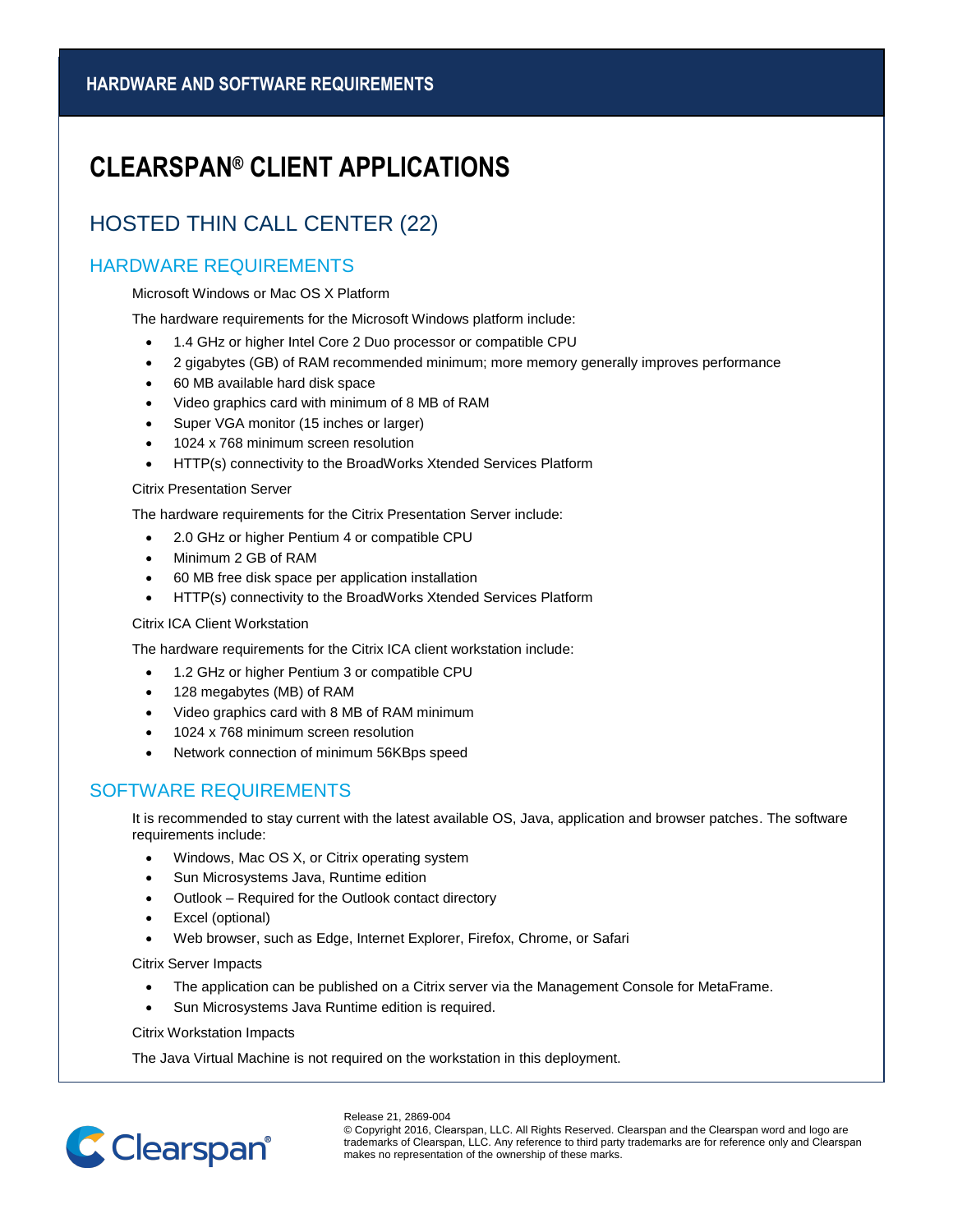## HOSTED THIN RECEPTIONIST (22)

### HARDWARE REQUIREMENTS

#### Microsoft Windows Platform:

The hardware requirements for the Microsoft Windows platform include:

- 1.2 GHz or higher Pentium 3 or compatible CPU
- 512 megabytes (MB) of RAM recommended minimum; more memory generally improves performance
- 60 MB available hard disk space
- Video graphics card with minimum of 8 MB of RAM
- Super VGA monitor (15 inches or larger)
- 1024 x 768 minimum screen resolution
- HTTP(s) connectivity to the BroadWorks Xtended Services Platform

#### Citrix Presentation Server:

The hardware requirements for the Citrix Presentation Server include:

- 2.0 GHz or higher Pentium 4 or compatible CPU
- Minimum 2 GB of RAM
- 60 MB free disk space per application installation
- HTTP(s) connectivity to the BroadWorks Xtended Services Platform

#### Citrix ICA Client Workstation:

The hardware requirements for the Citrix ICA client workstation include:

- 1.2 GHz or higher Pentium 3 or compatible CPU
- 128 megabytes (MB) of RAM
- Video graphics card with 8 MB of RAM minimum
- 1024 x 768 minimum screen resolution
- Network connection of minimum 56KBps speed

### SOFTWARE REQUIREMENTS

It is recommended to stay current with the latest available OS, Java, application and browser patches. The software requirements include:

- Windows, Mac OS X, or Citrix operating system
- Sun Microsystems Java, Runtime edition
- Outlook Required for the Outlook contact directory
- Excel (optional)
- Web browser, such as Edge, Internet Explorer, Firefox, Chrome, or Safari
- MS Exchange and Office for the Calendar Presence Integration feature

NOTE: Clearspan recommends always using the latest available service pack/update for Windows, Mac OS X, Internet Explorer, Firefox, Safari, and Outlook.

Citrix Server Impacts:

- The application can be published on a Citrix server via the Management Console for MetaFrame.
- Sun Microsystems Java Runtime edition is required.

Citrix Workstation Impacts:

• The Java Virtual Machine is not required on the workstation in this deployment.

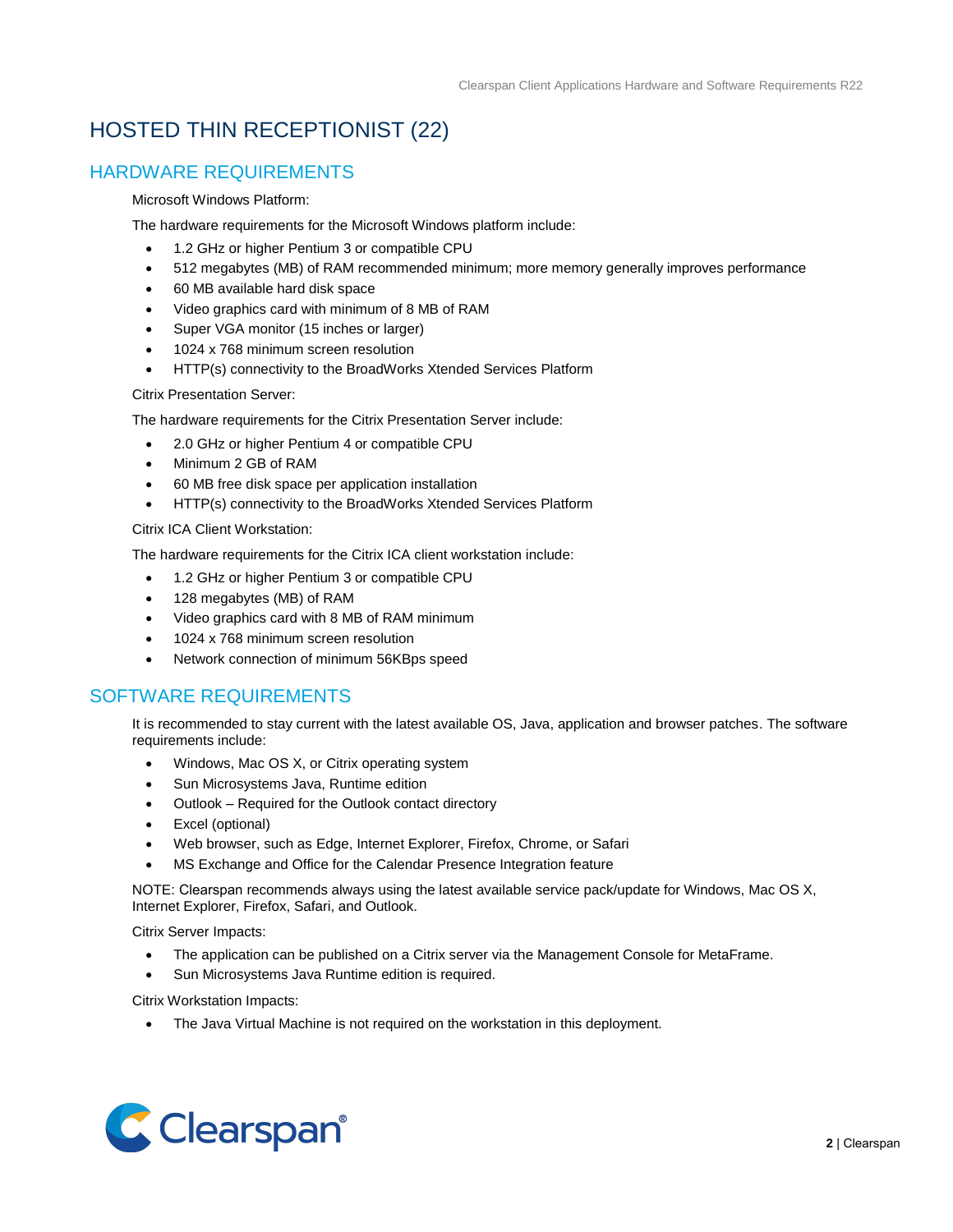## MEET-ME CONFERENCE

It is recommended to stay current with the latest available OS, Java, application and browser patches. The software requirements include:

- Windows 7, Windows 8, Windows 8.1
- Internet Explorer 10 and 11
- Mozilla Firefox 34
- Apple Safari 7

## COMMUNICATOR FOR DESKTOP (21.5.1)

System requirements for Desktop are as follows:

- Operating system: Mac OS 10.9 Mavericks, Mac OS 10.10 Yosemite, Mac OS, 10.11 El Capitan, Windows 7, or Windows 8/8.1, Windows 10 (Classic view only).
- The installation footprint is approximately 125 megabytes (MB) on OS X and 215 MB on Windows.
- For voice calls, a sound card, speakers, and a microphone or a headset are required.
- For video calls, a web camera is required.

Minimum system requirements for respective operating systems must be fulfilled, with the following additions:

- A minimum 2 gigabyte (GB) random access memory (RAM) is required.
- Minimum 1.5 gigahertz (GHz) is recommended.Dual core central processing unit (CPU) is recommended for video calls (at a minimum).
- Open Graphics Library (OpenGL) 1.5 or higher is recommended.

For HD video, the following is recommended:

- HD camera
- HD resolution support in display
- Quad Core x86 or equivalent at a minimum

### COMMUNICATOR FOR IPHONE (21.3.2)

Clearspan Communicator Release 21.3.2 for iPhone supports devices with iOS 7, iOS 8, or iOS 9 running on iPhone 4S and later.

The client has been validated on the following reference devices:

- iPhone 4S—iOS 7.1.2
- iPhone 5S—iOS 8.4.1
- iPhone 6—iOS 9.1
- iPhone 6 plus—iOS 9.1
- iPhone 6s—iOS 9.1
- iPhone 6s Plus—iOS 9.1

Communicator Mobile for iOS has not been validated on iPods although these devices match the specifications above and the application should work with the exception of the telephony functions.

### COMMUNICATOR FOR IOS TABLETS (20.1.1)

Clearspan Communicator Release 20.1.1 for iOS tablets supports devices with iOS 7 or iOS 8 on iPad2 and later.

The client has been validated on the following reference devices:

- iPad 2
- iPad 3
- iPad Air 2
- iPad Mini 3